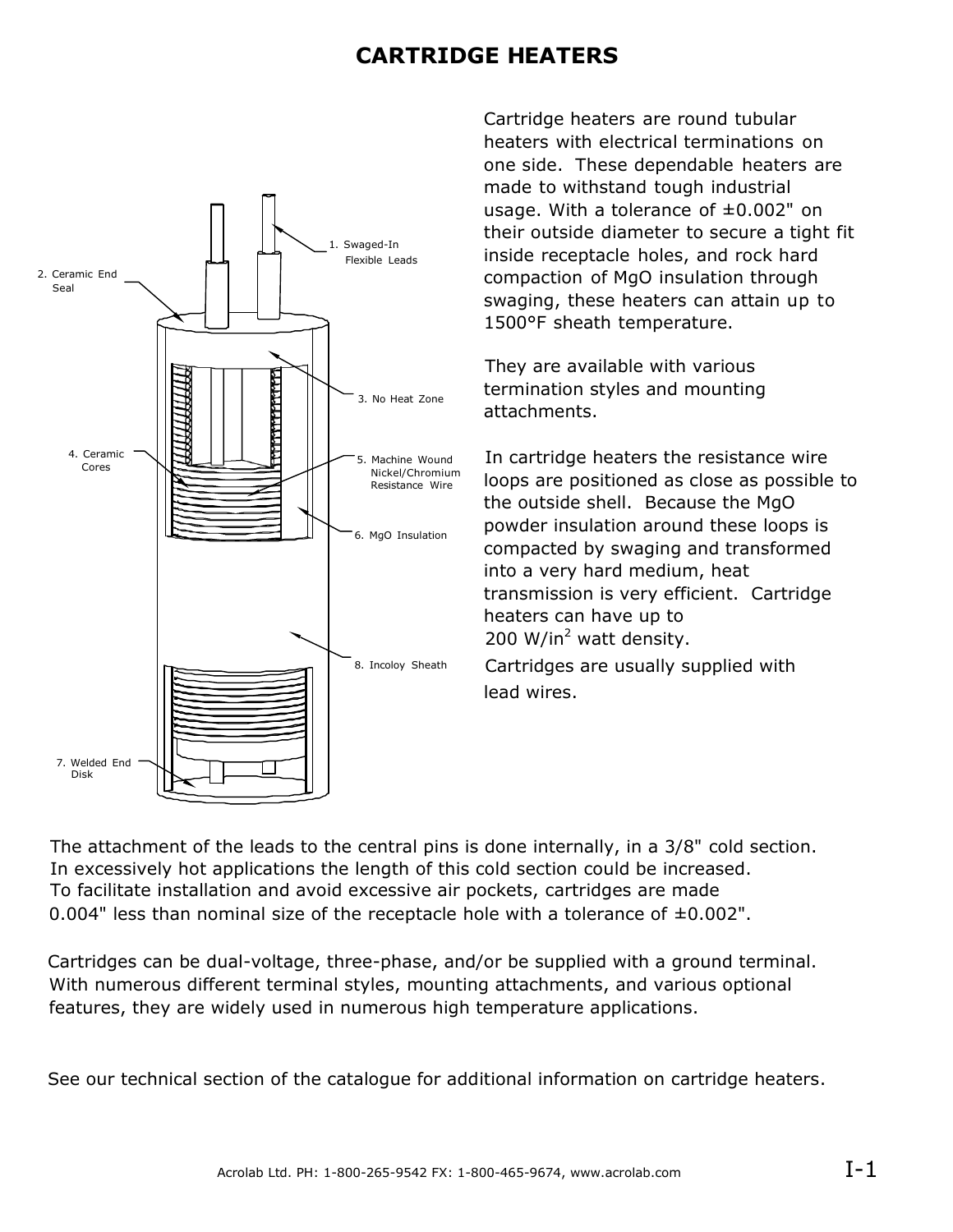## CARTRIDGE HEATERS

#### **Optional Features**

#### **Built-in thermocouples**

One optional feature on Acrolab cartridge heaters is built-in thermocouples. These could be type "J" or "K", grounded or ungrounded, and attached either at the disc end or the middle of the cartridge.

#### **Graphite coating**

To facilitate their installation and removal, cartridges could be coated with a graphite-like substance. This solid lubricant doesn't increase the outside diameter, and is suitable for temperatures up to 750° F.

#### **Moisture and contamination proofing**

To protect cartridge heaters against moisture and contamination, Teflon lead wires are used and the lead end is sealed using Epoxy, RTV silicone or Teflon. The temperature limitation is 480° F.

#### **Distributed wattage**

In applications such as sealing bars or rubber molds, the two ends of a cartridge heater are usually colder than the middle. To overcome this inconsistency and have a uniformly distributed heat source, cartridges could be made to have higher wattages at the ends. 35/30/35 is a common wattage distribution.

#### **Center-less grinding**

In applications where superior heat transfer is required, the tolerance on the outside diameter could be improved to +/-0.001" by center-less grinding.

#### **Zones and cold sections**

We can also manufacture cartridges with cold sections and separate zones that can be controlled independently.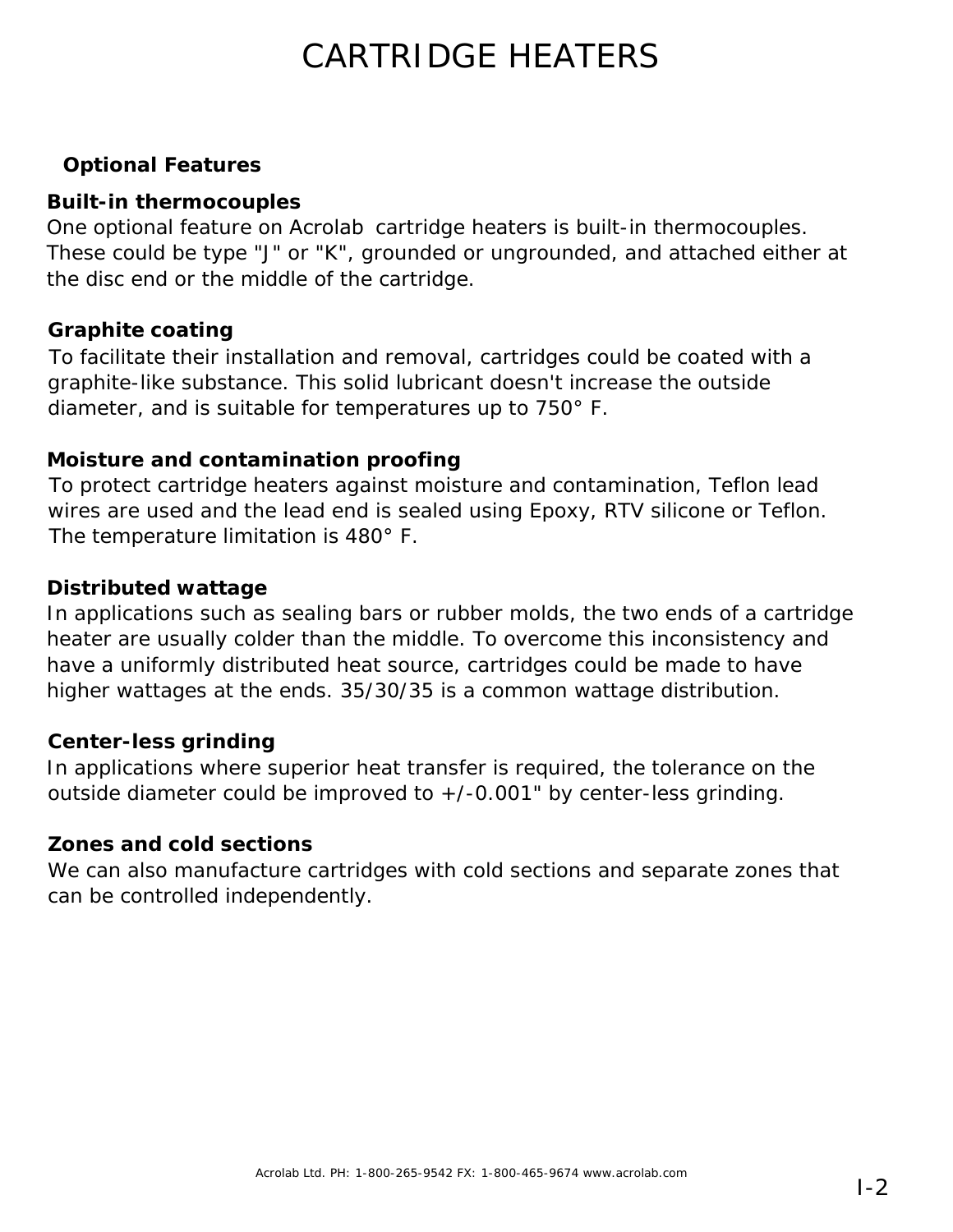# CARTRIDGE HEATERS

| DIAMETER (NOM)           | 1/4                      | 5/16   | 3/8    | 1/2    | 5/8    | 3/4    | 1      |
|--------------------------|--------------------------|--------|--------|--------|--------|--------|--------|
| DIAMETER (ACTUAL)        | 0.246                    | 0.310  | 0.371  | 0.496  | 0.621  | 0.746  | 0.996  |
| <b>MAX LENGTH</b>        | 36"                      | 36"    | 72"    | 96"    | 96"    | 96"    | 96"    |
| MAX VOLTAGE (CSA)        | 240 V                    | 240 V  | 480 V  | 480 V  | 480 V  | 480 V  | 480 V  |
| MAX VOLTAGE              | 250 V                    | 250 V  | 600 V  | 600 V  | 600 V  | 600 V  | 600 V  |
| MAX WATTAGE AT 240V      | 1200 W                   | 1300 W | 2000 W | 3000 W | 5300 W | 5300 W | 5300 W |
| <b>WATTAGE TOLERANCE</b> | $+5% -10%$               |        |        |        |        |        |        |
| DIAMETER TOLERANCE       | $+/-0.002"$              |        |        |        |        |        |        |
| LENGTH TOLERANCE         | $+/-2\%$ of length       |        |        |        |        |        |        |
| CAMBER TOLERANCE         | 0.010" per ft up to 12in |        |        |        |        |        |        |
|                          | 0.018" per ft above 12in |        |        |        |        |        |        |

#### **Cartridge Heater Specifications**

#### **Selection & Installation Tips**

- Cartridges should have a tight fit in the receptacle hole. Drilling and reaming to the next standard size and using a larger cartridge could solve the problem of loose or worn-out holes.

- Lead wires should be kept away from abrasion, and should not be exposed to temperatures above 840°F.

- Stocked cartridge heaters, which have been exposed to air and moisture for a long period of time, should be energized on a low voltage prior to usage, in order to eliminate possible moisture contamination. It is always preferable to stock cartridges in sealed bags.

- Cartridges should be immersed completely inside the receptacle hole. Proper mounting attachments can prevent their edging out by vibration. If it is necessary to have an exposed section, that part should be unheated.

- Receptacle holes should be properly cleaned prior to the installation of a cartridge.

- When designing molds, it is recommended to make the receptacle cavities such that they will accommodate cartridge heaters completely and all-the-way-through. This will later facilitate the removal of the heaters.

- Watt densities should be kept within the safe range. This can be done by using either larger cartridges or as many as it is reasonably possible.

- To prevent short cycling, the wattage of a cartridge should be close to the wattage required by that specific application.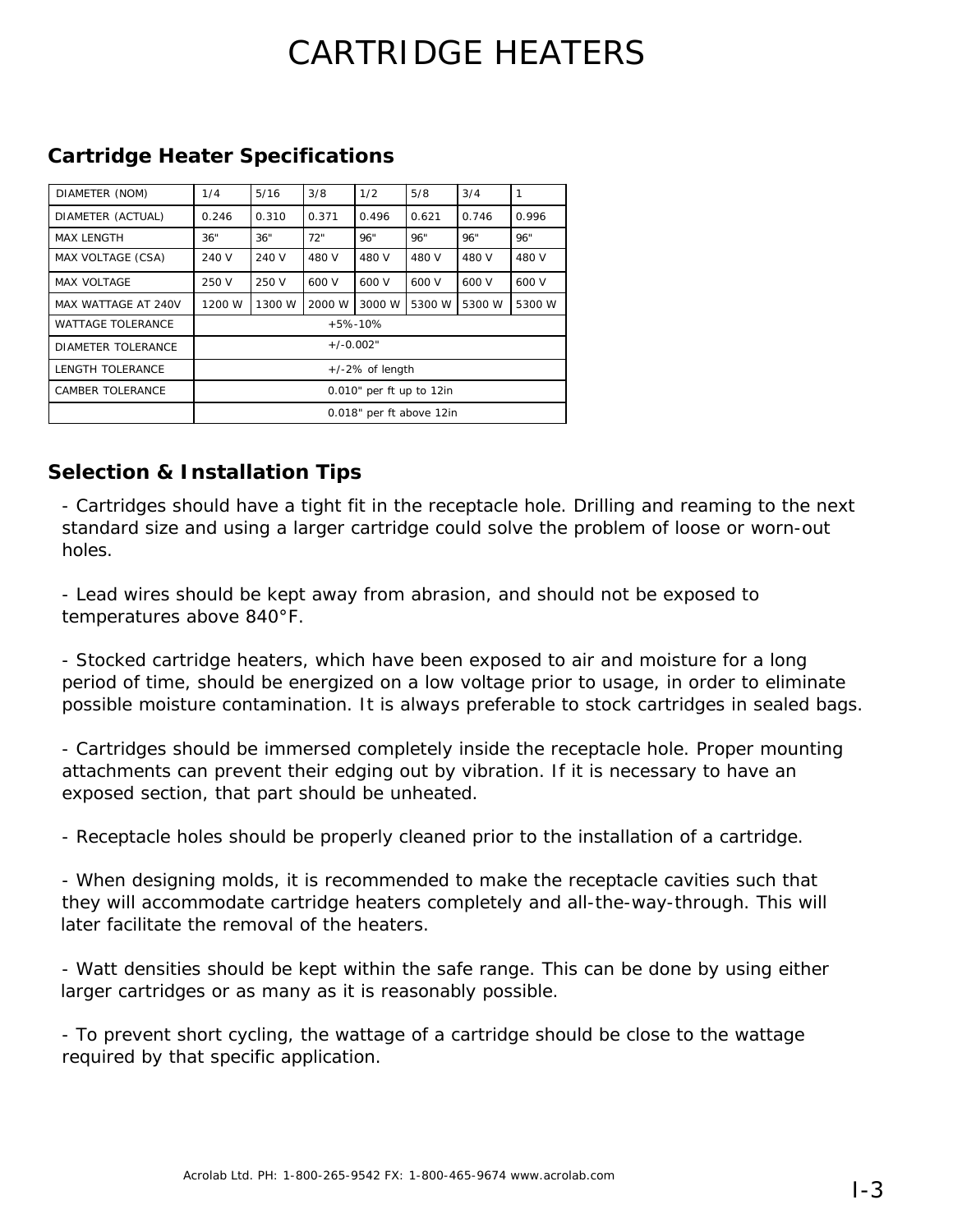

Acrolab Ltd. PH: 1-800-265-9542 FX: 1-800-465-9674 www.acrolab.com  $I-4$